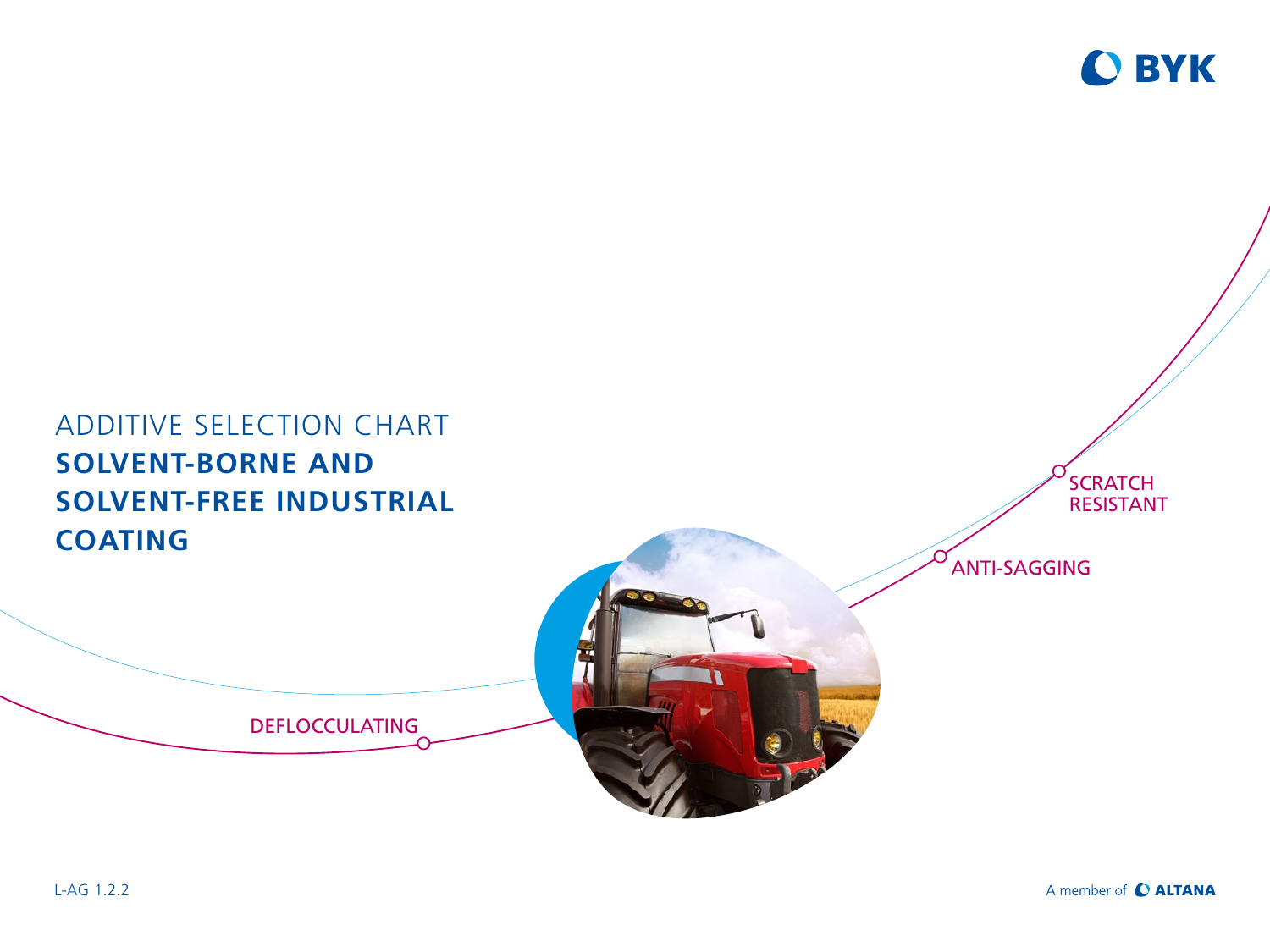## **Solvent-borne and solvent-free industrial coatings (1/3)**

| <b>Application</b>                                                                                     | 2-pack polyurethanes                                                                                                                   | <b>Baking systems</b>                                                                                                  | 2-pack epoxies                                                                                                     | <b>Air-drying alkyds</b>                                                                    | <b>Thermoplastic acrylates</b>                                                                   | <b>UV curing systems</b>                                                                             |
|--------------------------------------------------------------------------------------------------------|----------------------------------------------------------------------------------------------------------------------------------------|------------------------------------------------------------------------------------------------------------------------|--------------------------------------------------------------------------------------------------------------------|---------------------------------------------------------------------------------------------|--------------------------------------------------------------------------------------------------|------------------------------------------------------------------------------------------------------|
| <b>Pigment stabilization,</b><br>controlled flocculating<br>additives (anti-settling,<br>anti-sagging) | ANTI-TERRA-204*1<br>BYK-P 104*1<br>BYK-P 104 S*1                                                                                       | ANTI-TERRA-204*1<br>BYK-P 104*1<br>BYK-P 104 S*1                                                                       | ANTI-TERRA-204*1<br>BYK-P 104*1<br>BYK-P 104 S*1                                                                   | ANTI-TERRA-204*1<br>BYK-P 104*1<br>BYK-P 104 S*1                                            | ANTI-TERRA-204*1<br>BYK-P 104*1<br>BYK-P 104 S*1                                                 | BYK-P 104*1<br>BYK-P 104 S*1                                                                         |
| <b>Pigment stabilization,</b><br>deflocculating additives                                              | <b>Inorganic pigments</b><br>and extenders:<br>DISPERBYK-110*1<br>DISPERBYK-180                                                        | <b>Inorganic pigments</b><br>and extenders:<br>DISPERBYK-110*1<br>DISPERBYK-180                                        | <b>Inorganic pigments</b><br>and extenders:<br>DISPERBYK-102<br>DISPERBYK-103<br>DISPERBYK-110*1<br>DISPERBYK-2152 | <b>Inorganic pigments</b><br>and extenders:<br>DISPERBYK-108<br>DISPERBYK-180               | <b>Inorganic pigments</b><br>and extenders:<br>DISPERBYK-108<br>DISPERBYK-110*1<br>DISPERBYK-180 | <b>Inorganic pigments</b><br>and extenders:<br>DISPERBYK-110*1<br>DISPERBYK-111<br>DISPERBYK-180     |
|                                                                                                        | Organic and<br>inorganic pigments:<br>DISPERBYK-2013<br>DISPERBYK-2055<br>DISPERBYK-2150 TF*2<br>DISPERBYK-2155 TF*2<br>DISPERBYK-2205 | <b>Organic and</b><br>inorganic pigments:<br>DISPERBYK-2013<br>DISPERBYK-2055<br>DISPERBYK-2155 TF*2<br>DISPERBYK-2205 | <b>Organic and</b><br>inorganic pigments:<br>BYK-9076<br>DISPERBYK-2152<br>DISPERBYK-2155 TF*2                     | Organic and<br>inorganic pigments:<br>DISPERBYK-108<br>DISPERBYK-145<br>DISPERBYK-2155 TF*2 | Organic and<br>inorganic pigments:<br>BYK-9076<br>DISPERBYK-145                                  | <b>Organic and</b><br>inorganic pigments:<br>DISPERBYK-2013<br>DISPERBYK-2055<br>DISPERBYK-2155 TF*2 |
|                                                                                                        | <b>Effect pigments:</b><br>DISPERBYK-110*1<br>DISPERBYK-162 TF*2                                                                       | <b>Effect pigments:</b><br>DISPERBYK-110*1<br>DISPERBYK-162 TF*2                                                       |                                                                                                                    |                                                                                             | <b>Effect pigments:</b><br>DISPERBYK-110*1<br>DISPERBYK-162 TF*2                                 |                                                                                                      |
|                                                                                                        | <b>Matting agents:</b><br>DISPERBYK-103<br>DISPERBYK-2025                                                                              | <b>Matting agents:</b><br>DISPERBYK-103<br>DISPERBYK-2025                                                              |                                                                                                                    |                                                                                             |                                                                                                  | <b>Matting agents:</b><br>DISPERBYK-103<br>DISPERBYK-2008                                            |
| <b>Rheology modifier,</b><br>anti-settling, anti-sagging                                               | CLAYTONE-40<br><b>CLAYTONE-AF</b><br><b>CLAYTONE-APA</b><br><b>CLAYTONE-HT</b><br>GARAMITE-7305<br>RHEOBYK-D 410                       | CLAYTONE-40<br><b>CLAYTONE-AF</b><br><b>CLAYTONE-HT</b><br>GARAMITE-7305<br>RHEOBYK-415<br>RHEOBYK-D 410               | CLAYTONE-40<br><b>CLAYTONE-AF</b><br>GARAMITE-7305<br>RHEOBYK-D 410                                                | CLAYTONE-40<br><b>CLAYTONE-AF</b><br>GARAMITE-7303<br>RHEOBYK-7411 CA                       | CLAYTONE-40<br><b>CLAYTONE-AF</b><br>GARAMITE-7305<br>RHEOBYK-D 410                              | <b>CLAYTONE-AF</b><br>RHEOBYK-D 410                                                                  |
| <b>Thix-Booster for</b><br><b>CLAYTONE or GARAMITE</b>                                                 | RHEOBYK-7405                                                                                                                           | RHEOBYK-7405                                                                                                           | RHEOBYK-R 607                                                                                                      | RHEOBYK-7405                                                                                | RHEOBYK-7405                                                                                     |                                                                                                      |
| <b>Orientation of effect pigments</b>                                                                  | CERAFAK 106*1<br><b>CERATIX 8561*1</b>                                                                                                 | CERAFAK 106*1<br><b>CERATIX 8561*1</b>                                                                                 |                                                                                                                    | CERAFAK 106*1                                                                               | CERAFAK 106*1                                                                                    |                                                                                                      |
|                                                                                                        | Aromatic-free:<br>CERAFAK 110<br><b>CERATIX 8566</b>                                                                                   | Aromatic-free:<br><b>CERAFAK 110</b><br><b>CERATIX 8566</b>                                                            |                                                                                                                    | Aromatic-free:<br>CERAFAK 110                                                               | Aromatic-free:<br><b>CERAFAK 110</b>                                                             |                                                                                                      |

Unless otherwise stated, all silicone-containing additives have a cyclic siloxane content (D4, D5, D6) of less than 0.1% each.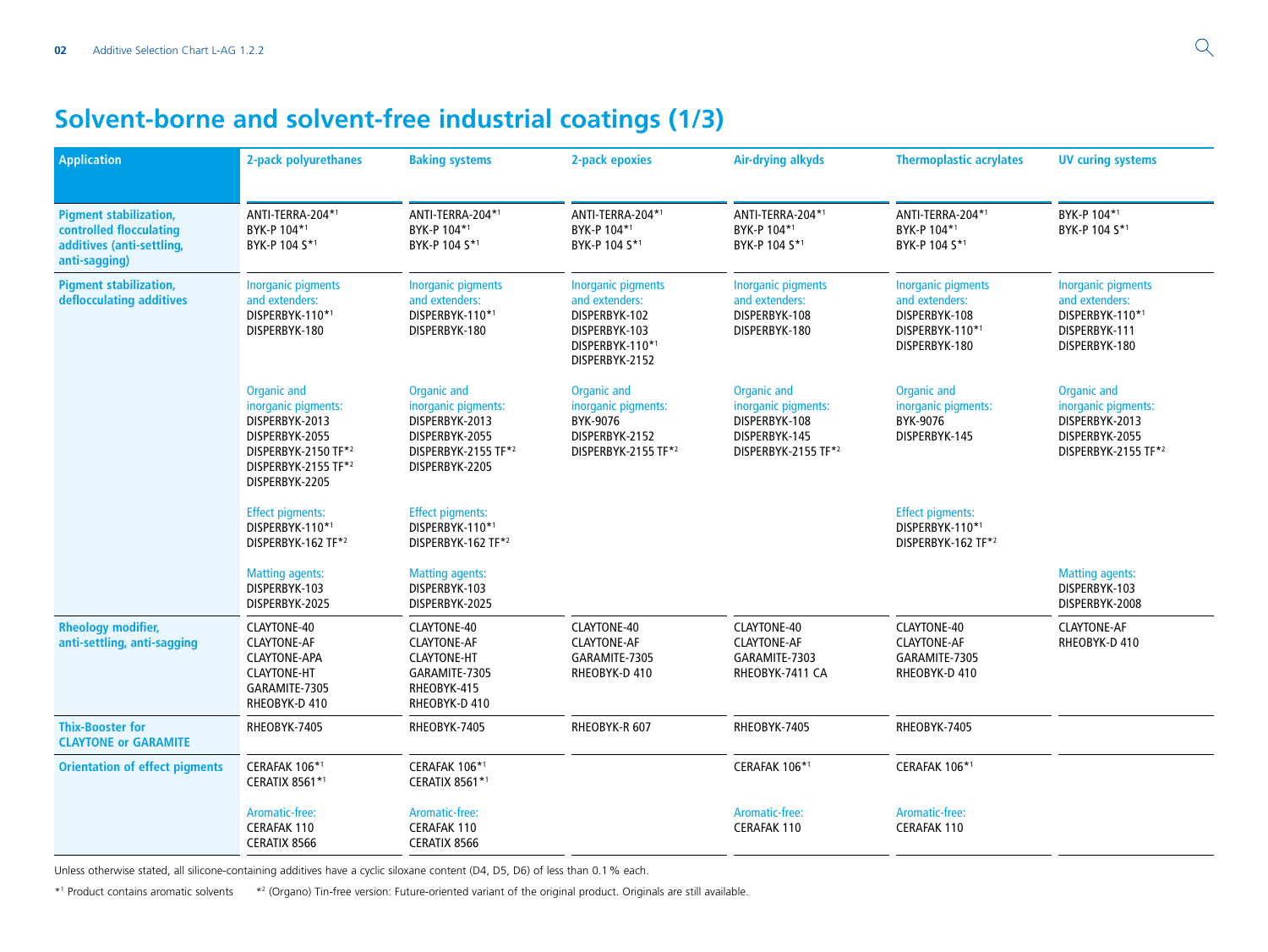## **Solvent-borne and solvent-free industrial coatings (2/3)**

| <b>Application</b>                                     | 2-pack polyurethanes                                                                                    | <b>Baking systems</b>                                                                            | 2-pack epoxies                                                      | <b>Air-drying alkyds</b>                                   | <b>Thermoplastic acrylates</b>                                 | <b>UV curing systems</b>                                                                                                   |
|--------------------------------------------------------|---------------------------------------------------------------------------------------------------------|--------------------------------------------------------------------------------------------------|---------------------------------------------------------------------|------------------------------------------------------------|----------------------------------------------------------------|----------------------------------------------------------------------------------------------------------------------------|
| <b>Substrate wetting,</b><br>surface slip, anti-crater | Silicone:<br>BYK-310*1<br><b>BYK-313</b><br>BYK-333<br>BYK-3753<br>BYK-3760<br>BYK-3764                 | Silicone:<br>BYK-310*1<br>BYK-313<br>BYK-3760<br>BYK-3764                                        | Silicone:<br>BYK-3760<br>BYK-3764                                   | Silicone:<br>BYK-333<br>BYK-3760<br>BYK-3761*1<br>BYK-3764 | Silicone:<br>BYK-333<br>BYK-3760<br>BYK-3761*1<br>BYK-3764     | Silicone:<br><b>BYK-333</b><br>BYK-3760<br>BYK-3761*1<br>BYK-3764<br><b>BYK-UV 3505</b>                                    |
| <b>Substrate wetting</b><br>and leveling               | Silicone:<br>BYK-3550                                                                                   | Silicone:<br>BYK-3550                                                                            | Silicone:<br>BYK-3550                                               |                                                            | Silicone:<br>BYK-3550                                          |                                                                                                                            |
| <b>Leveling</b>                                        | Silicone:<br>BYK-320*1<br>BYK-3550<br>BYK-3752                                                          | Silicone:<br>BYK-320*1<br>BYK-3550<br>BYK-3752                                                   | Silicone:<br>BYK-320*1<br>BYK-3550<br>BYK-3752                      | Silicone:<br>BYK-320*1<br>BYK-3550<br>BYK-3752             | Silicone:<br>BYK-320*1<br>BYK-3550<br>BYK-3752                 | Silicone:<br>BYK-3550<br>BYK-3761*1                                                                                        |
|                                                        | Silicone-free:<br>BYK-358 N*1<br>BYK-361 N<br><b>BYK-399</b>                                            | Silicone-free:<br>BYK-358 N*1<br><b>BYK-361 N</b><br><b>BYK-392</b><br><b>BYK-399</b>            | Silicone-free:<br>BYK-358 N*1<br><b>BYK-361 N</b><br><b>BYK-392</b> | Silicone-free:<br>BYK-358 N*1<br>BYK-361 N                 | Silicone-free:<br>BYK-358 N*1<br>BYK-361 N                     | Silicone-free:<br>BYK-361 N<br><b>BYK-399</b><br><b>BYK-UV 3535</b>                                                        |
| <b>Anti-popping</b>                                    | <b>BYK-392</b>                                                                                          | <b>BYK-392</b>                                                                                   |                                                                     |                                                            |                                                                |                                                                                                                            |
| <b>Defoaming</b>                                       | Silicone:<br><b>BYK-085</b><br><b>BYK-088</b>                                                           | Silicone:<br><b>BYK-085</b><br><b>BYK-088</b><br><b>BYK-A 530</b>                                | Silicone:<br><b>BYK-085</b><br><b>BYK-088</b><br><b>BYK-A 530</b>   | Silicone:<br><b>BYK-088</b><br><b>BYK-A 530</b>            | Silicone:<br><b>BYK-088</b>                                    | Silicone:<br><b>BYK-088</b><br>BYK-1799                                                                                    |
|                                                        | Silicone-free:<br><b>BYK-052 N</b><br><b>BYK-054</b><br><b>BYK-392</b><br>BYK-1790                      | Silicone-free:<br><b>BYK-054</b>                                                                 | Silicone-free:<br>BYK-052 N<br>BYK-054<br>BYK-057*1<br>BYK-1794     | Silicone-free:<br>BYK-052 N*1<br>BYK-054                   | Silicone-free:<br>BYK-052 N*1<br>BYK-054                       | Silicone-free:<br>BYK-1788<br>BYK-1790                                                                                     |
| <b>Scratch resistance</b>                              | <b>CERAFLOUR 929 N</b><br><b>CERAFLOUR 950</b><br><b>CERAFLOUR 1051</b><br>NANOBYK-3650<br>NANOBYK-3652 | CERAFLOUR 929 N<br><b>CERAFLOUR 950</b><br><b>CERAFLOUR 1051</b><br>NANOBYK-3650<br>NANOBYK-3652 | CERAFLOUR 929 N<br><b>CERAFLOUR 970</b><br>CERAFLOUR 1051           | CERAFLOUR 929 N<br>CERAFLOUR 1051<br><b>CERAMAT 258</b>    | <b>CERAFLOUR 929 N</b><br>CERAFLOUR 1051<br><b>CERAMAT 258</b> | <b>BYK-UV 3518</b><br><b>BYK-UV 3519</b><br><b>CERAFLOUR 929 N</b><br><b>CERAFLOUR 950</b><br>NANOBYK-3611<br>NANOBYK-3652 |

Unless otherwise stated, all silicone-containing additives have a cyclic siloxane content (D4, D5, D6) of less than 0.1% each.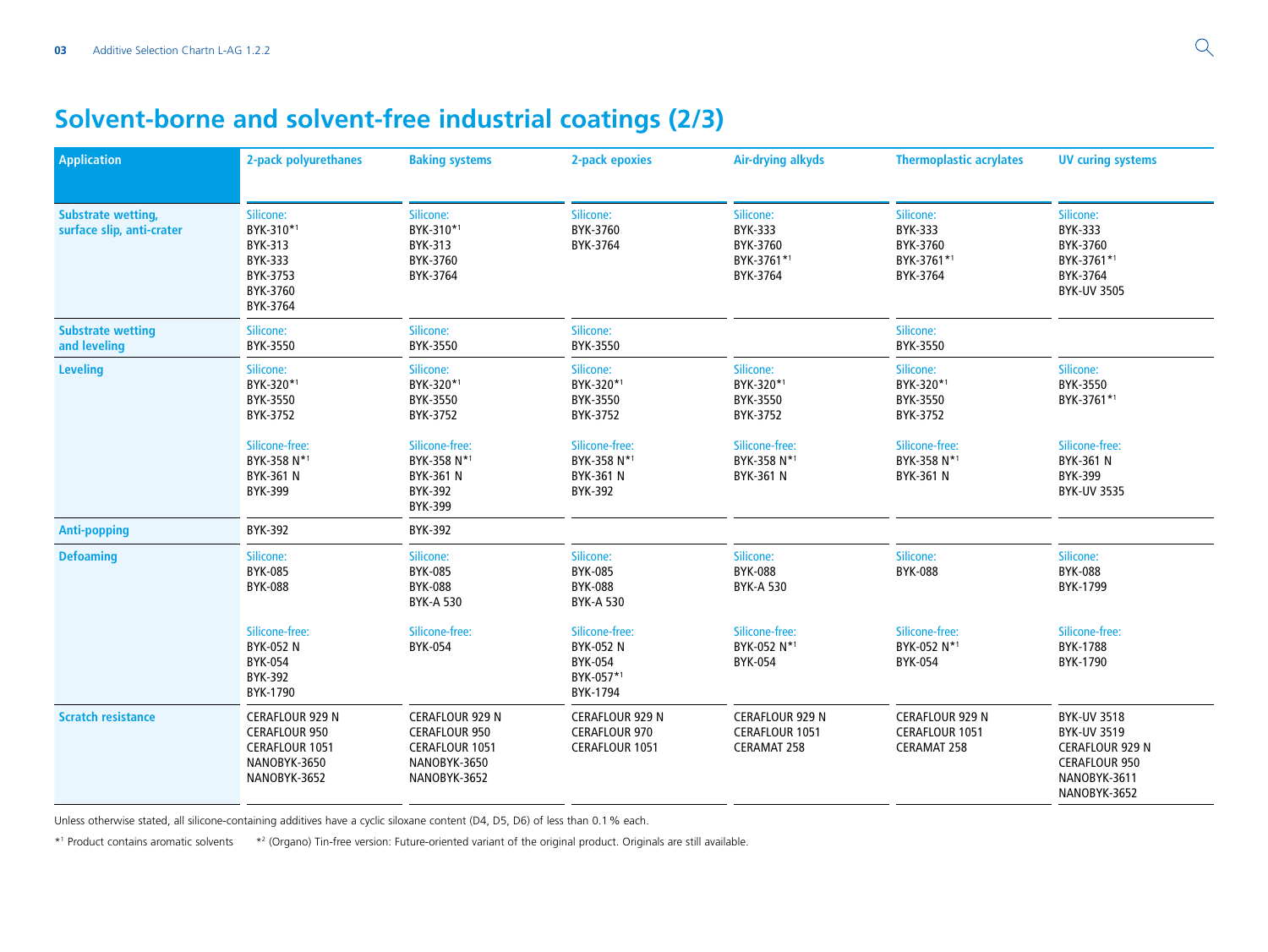## **Solvent-borne and solvent-free industrial coatings (3/3)**

| <b>Application</b>                 | 2-pack polyurethanes                                                                                                 | <b>Baking systems</b>                                                                                                | 2-pack epoxies    | Air-drying alkyds                                                                                                    | <b>Thermoplastic acrylates</b>                                                                                       | <b>UV curing systems</b>                                                                                             |
|------------------------------------|----------------------------------------------------------------------------------------------------------------------|----------------------------------------------------------------------------------------------------------------------|-------------------|----------------------------------------------------------------------------------------------------------------------|----------------------------------------------------------------------------------------------------------------------|----------------------------------------------------------------------------------------------------------------------|
| <b>Matting</b>                     | <b>CERAFLOUR 920</b><br><b>CERAFLOUR 929 N</b>                                                                       | CERAFLOUR 920<br><b>CERAFLOUR 929 N</b>                                                                              |                   | <b>CERAFLOUR 929 N</b><br><b>CERAMAT 258</b>                                                                         | <b>CERAFLOUR 929 N</b><br><b>CERAFLOUR 1000</b><br><b>CERAMAT 258</b>                                                | <b>CERAFLOUR 1000</b><br><b>CERAFLOUR 1001</b>                                                                       |
| <b>Texture</b>                     | <b>CERAFLOUR 913</b><br><b>CERAFLOUR 914</b><br><b>CERAFLOUR 915</b><br><b>CERAFLOUR 916</b><br><b>CERAFLOUR 917</b> | <b>CERAFLOUR 913</b><br><b>CERAFLOUR 914</b><br><b>CERAFLOUR 915</b><br><b>CERAFLOUR 916</b><br><b>CERAFLOUR 917</b> |                   | <b>CERAFLOUR 913</b><br><b>CERAFLOUR 914</b><br><b>CERAFLOUR 915</b><br><b>CERAFLOUR 916</b><br><b>CERAFLOUR 917</b> | <b>CERAFLOUR 913</b><br><b>CERAFLOUR 914</b><br><b>CERAFLOUR 915</b><br><b>CERAFLOUR 916</b><br><b>CERAFLOUR 917</b> | <b>CERAFLOUR 913</b><br><b>CERAFLOUR 914</b><br><b>CERAFLOUR 915</b><br><b>CERAFLOUR 916</b><br><b>CERAFLOUR 917</b> |
| Soft-feel effect                   | <b>CERAFLOUR 913</b><br><b>CERAMAT 258</b>                                                                           | <b>CERAFLOUR 913</b><br><b>CERAMAT 258</b>                                                                           |                   | <b>CERAFLOUR 913</b>                                                                                                 | <b>CERAFLOUR 913</b><br><b>CERAMAT 258</b>                                                                           | <b>CERAFLOUR 1000</b><br><b>CERAFLOUR 1001</b>                                                                       |
| <b>Easy cleaning properties</b>    | BYK-SILCLEAN 3700                                                                                                    | BYK-SILCLEAN 3700                                                                                                    | BYK-SILCLEAN 3701 |                                                                                                                      |                                                                                                                      | <b>BYK-UV 3505</b>                                                                                                   |
| <b>Adhesion promoter for metal</b> | BYK-4510<br>BYK-4512                                                                                                 | BYK-4510<br>BYK-4512                                                                                                 | BYK-4511          |                                                                                                                      |                                                                                                                      |                                                                                                                      |

Unless otherwise stated, all silicone-containing additives have a cyclic siloxane content (D4, D5, D6) of less than 0.1% each.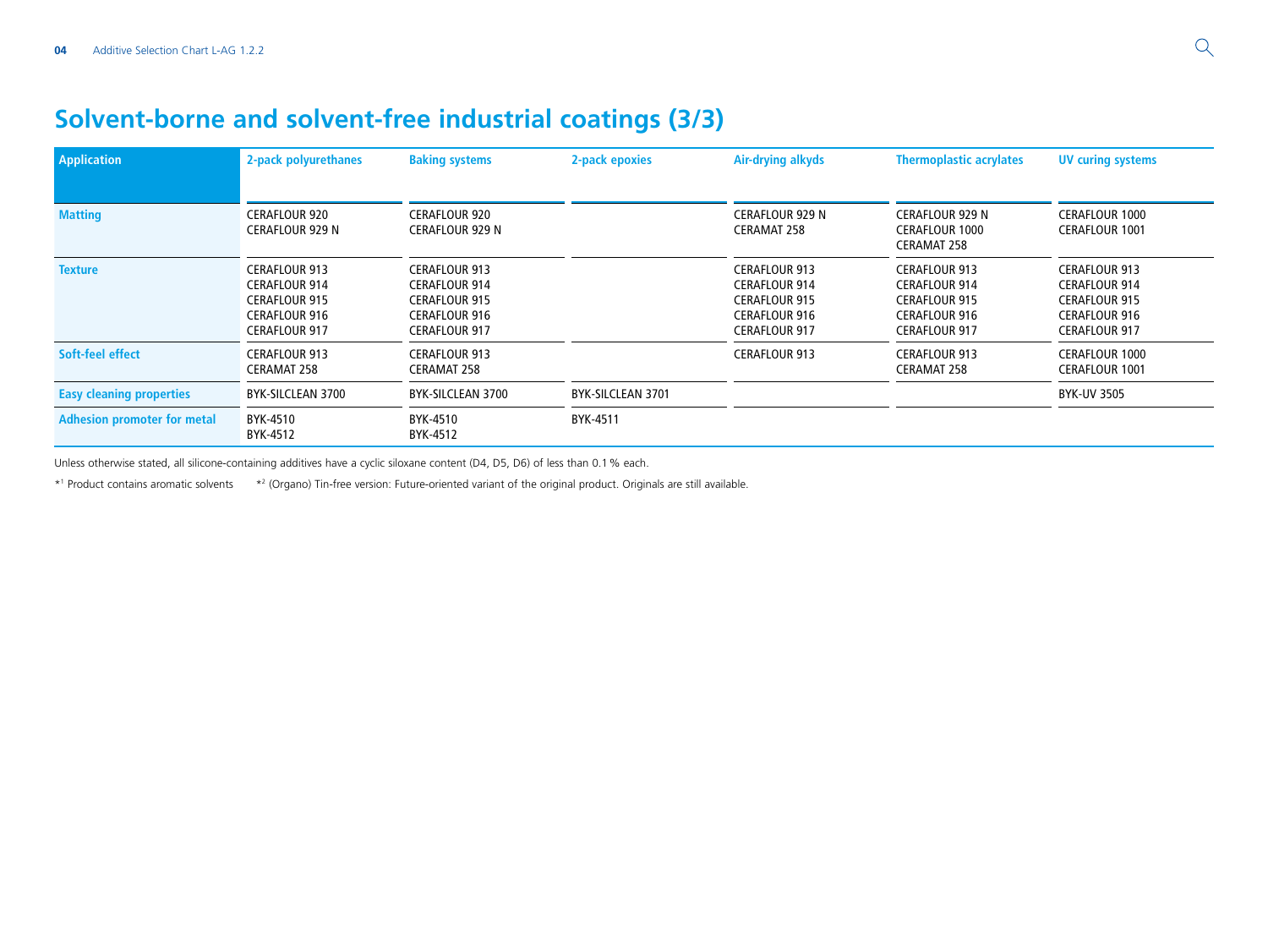# **Pigment concentrates**

| Pigment stabilization, anti-flood, anti-float                                                                                                                                           | <b>Rheology modifier, anti-settling</b> |
|-----------------------------------------------------------------------------------------------------------------------------------------------------------------------------------------|-----------------------------------------|
|                                                                                                                                                                                         |                                         |
| Grind with resin:<br>DISPERBYK-163 TF*1,2<br>DISPERBYK-2013<br>DISPERBYK-2055<br>DISPERBYK-2150 TF*2<br>DISPERBYK-2155 TF*2<br>DISPERBYK-2205                                           | GARAMITE-7305<br>RHEOBYK-D 410          |
| Resin-free grind:<br>DISPERBYK-2050<br>DISPERBYK-2205<br>Unless otherwise stated, all silicone-containing additives have a cyclic siloxane content (D4, D5, D6) of less than 0.1% each. |                                         |